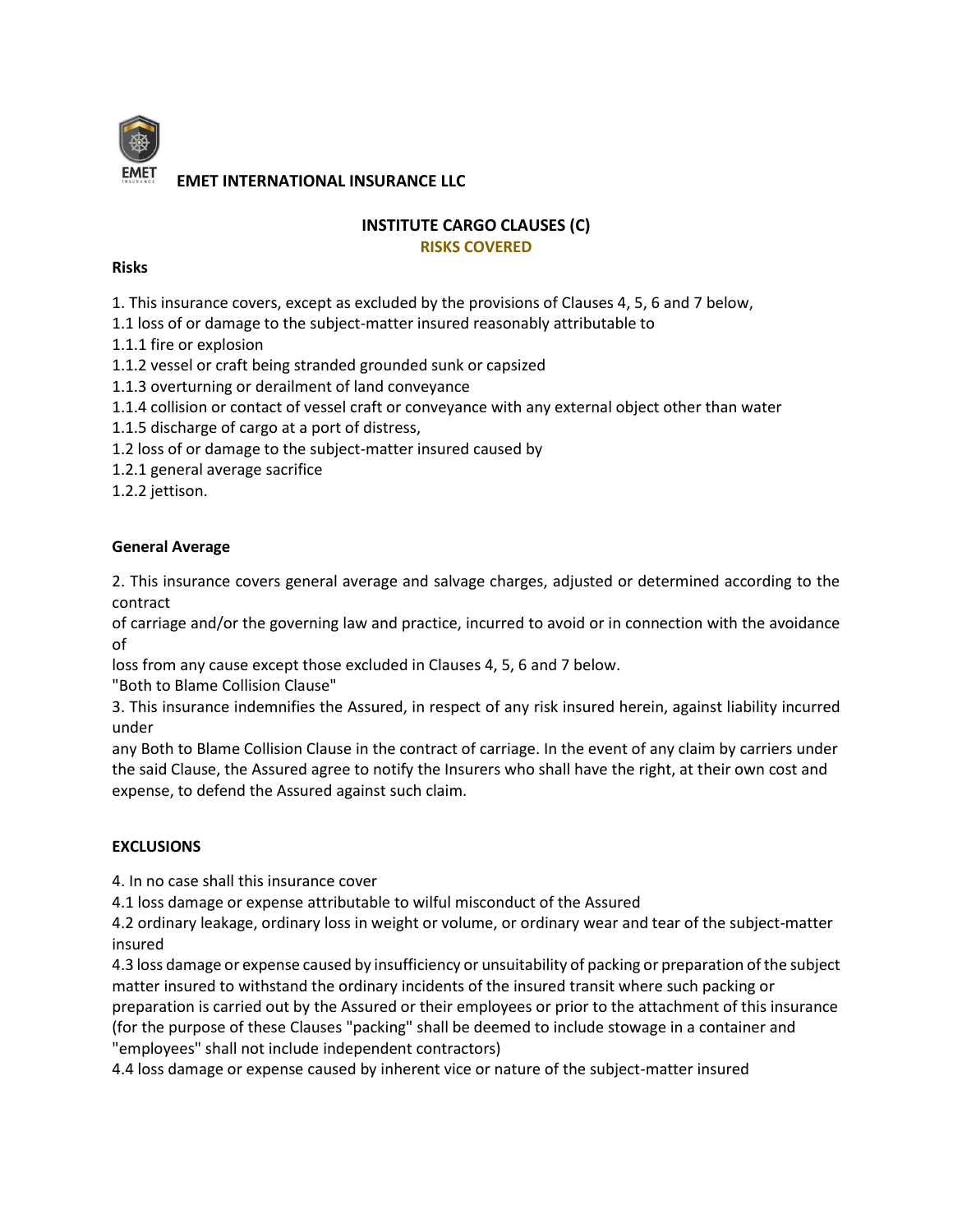4.5 loss damage or expense caused by delay, even though the delay be caused by a risk insured against (except expenses payable under Clause 2 above)

4.6 loss damage or expense caused by insolvency or financial default of the owners managers charterers or

operators of the vessel where, at the time of loading of the subject-matter insured on board the vessel, the Assured are aware, or in the ordinary course of business should be aware, that such insolvency or financial default could prevent the normal prosecution of the voyage

This exclusion shall not apply where the contract of insurance has been assigned to the party claiming hereunder who has bought or agreed to buy the subject-matter insured in good faith under a binding contract

4.7 deliberate damage to or deliberate destruction of the subject-matter insured or any part thereof by the wrongful act of any person or persons

4.8 loss damage or expense directly or indirectly caused by or arising from the use of any weapon or device employing atomic or nuclear fission and/or fusion or other like reaction or radioactive force or matter.

5. 5.1 In no case shall this insurance cover loss damage or expense arising from

5.1.1 unseaworthiness of vessel or craft or unfitness of vessel or craft for the safe carriage of the subjectmatter insured, where the Assured are privy to such unseaworthiness or unfitness, at the time the subjectmatter insured is loaded therein

5.1.2 unfitness of container or conveyance for the safe carriage of the subject-matter insured, where loading therein or thereon is carried out prior to attachment of this insurance or by the Assured or their employees and they are privy to such unfitness at the time of loading.

5.2 Exclusion 5.1.1 above shall not apply where the contract of insurance has been assigned to the party claiming hereunder who has bought or agreed to buy the subject-matter insured in good faith under a binding contract.

5.3 The Insurers waive any breach of the implied warranties of seaworthiness of the ship and fitness of the ship to carry the subject-matter insured to destination.

6. In no case shall this insurance cover loss damage or expense caused by

6.1 war civil war revolution rebellion insurrection, or civil strife arising therefrom, or any hostile act by or against a belligerent power

6.2 capture seizure arrest restraint or detainment, and the consequences thereof or any attempt thereat 6.3 derelict mines torpedoes bombs or other derelict weapons of war.

7. In no case shall this insurance cover loss damage or expense

7.1 caused by strikers, locked-out workmen, or persons taking part in labour disturbances, riots or civil commotions

7.2 resulting from strikes, lock-outs, labour disturbances, riots or civil commotions

7.3 caused by any act of terrorism being an act of any person acting on behalf of, or in connection with, any organization which carries out activities directed towards the overthrowing or influencing, by force or violence, of any government whether or not legally constituted

7.4 caused by any person acting from a political, ideological or religious motive.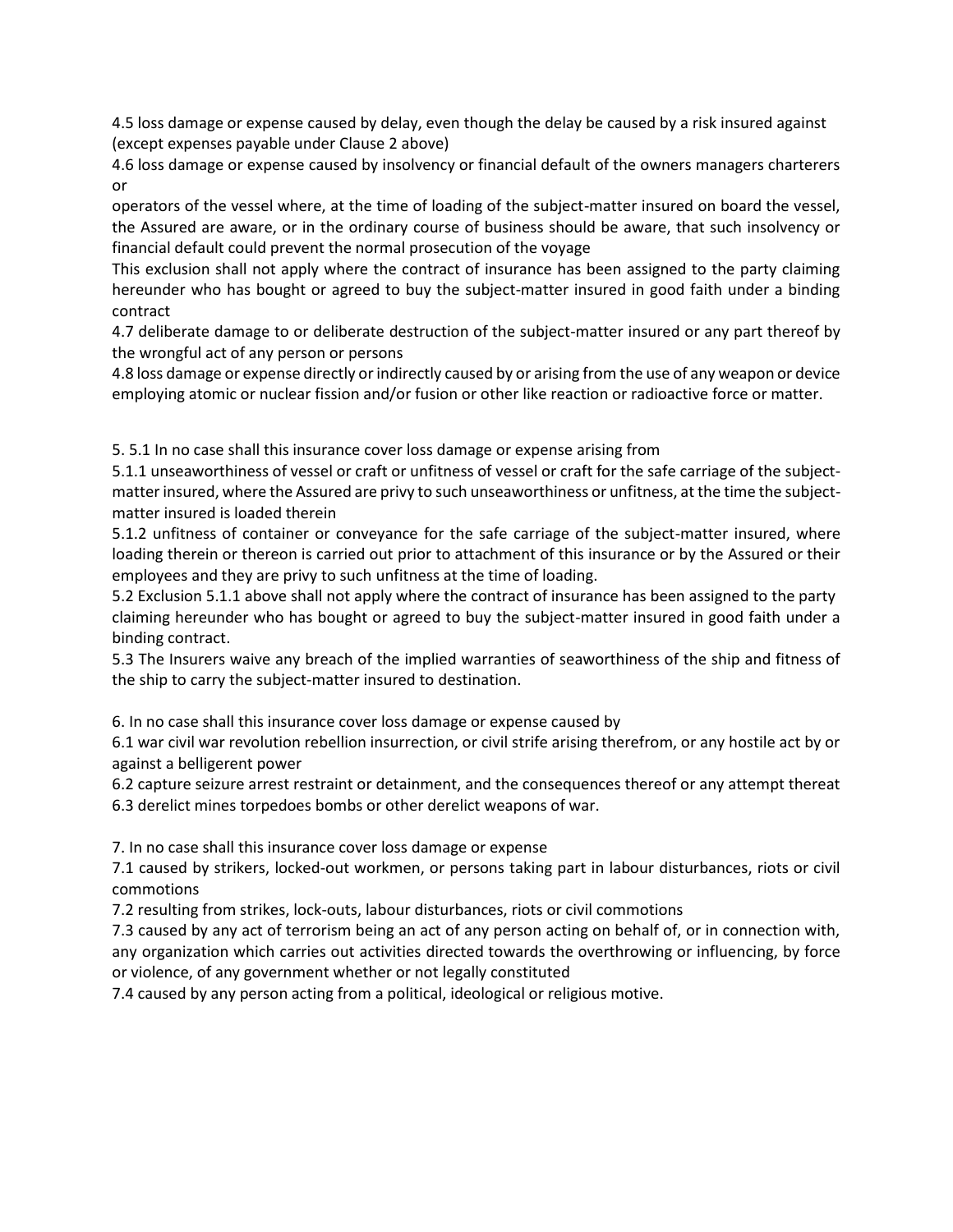## **DURATION**

#### **Transit Clause**

8. 8.1 Subject to Clause 11 below, this insurance attaches from the time the subject-matter insured is first moved in the warehouse or at the place of storage (at the place named in the contract of insurance) for the purpose of the immediate loading into or onto the carrying vehicle or other conveyance for the commencement of transit, continues during the ordinary course of transit and terminates either

8.1.1 on completion of unloading from the carrying vehicle or other conveyance in or at the final warehouse or place of storage at the destination named in the contract of insurance,

8.1.2 on completion of unloading from the carrying vehicle or other conveyance in or at any other warehouse or place of storage, whether prior to or at the destination named in the contract of insurance, which the Assured or their employees elect to use either for storage other than in the ordinary course of transit or for allocation or distribution, or

8.1.3 when the Assured or their employees elect to use any carrying vehicle or other conveyance or any container for storage other than in the ordinary course of transit or

8.1.4 on the expiry of 60 days after completion of discharge overside of the subject-matter insured from the oversea vessel at the final port of discharge, whichever shall first occur.

8.2 If, after discharge overside from the oversea vessel at the final port of discharge, but prior to termination of this insurance, the subject-matter insured is to be forwarded to a destination other than that to which it is insured, this insurance, whilst remaining subject to termination as provided in Clauses 8.1.1 to 8.1.4, shall not extend beyond the time the subject-matter insured is first moved for the purpose of the commencement of transit to such other destination.

8.3 This insurance shall remain in force (subject to termination as provided for in Clauses 8.1.1 to 8.1.4 above and to the provisions of Clause 9 below) during delay beyond the control of the Assured, any deviation, forced discharge, reshipment or transhipment and during any variation of the adventure arising from the exercise of a liberty granted to carriers under the contract of carriage.

## **Termination of Contract of Carriage**

9. If owing to circumstances beyond the control of the Assured either the contract of carriage is terminated at a port or place other than the destination named therein or the transit is otherwise terminated before unloading of the subject-matter insured as provided for in Clause 8 above, then this insurance shall also terminate unless prompt notice is given to the Insurers and continuation of cover is requested when this insurance shall remain in force, subject to an additional premium if required by the Insurers, either

9.1 until the subject-matter insured is sold and delivered at such port or place, or, unless otherwise specially agreed, until the expiry of 60 days after arrival of the subject-matter insured at such port or place, whichever shall first occur,

or

9.2 if the subject-matter insured is forwarded within the said period of 60 days (or any agreed extension thereof) to the destination named in the contract of insurance or to any other destination, until terminated in accordance with the provisions of Clause 8 above.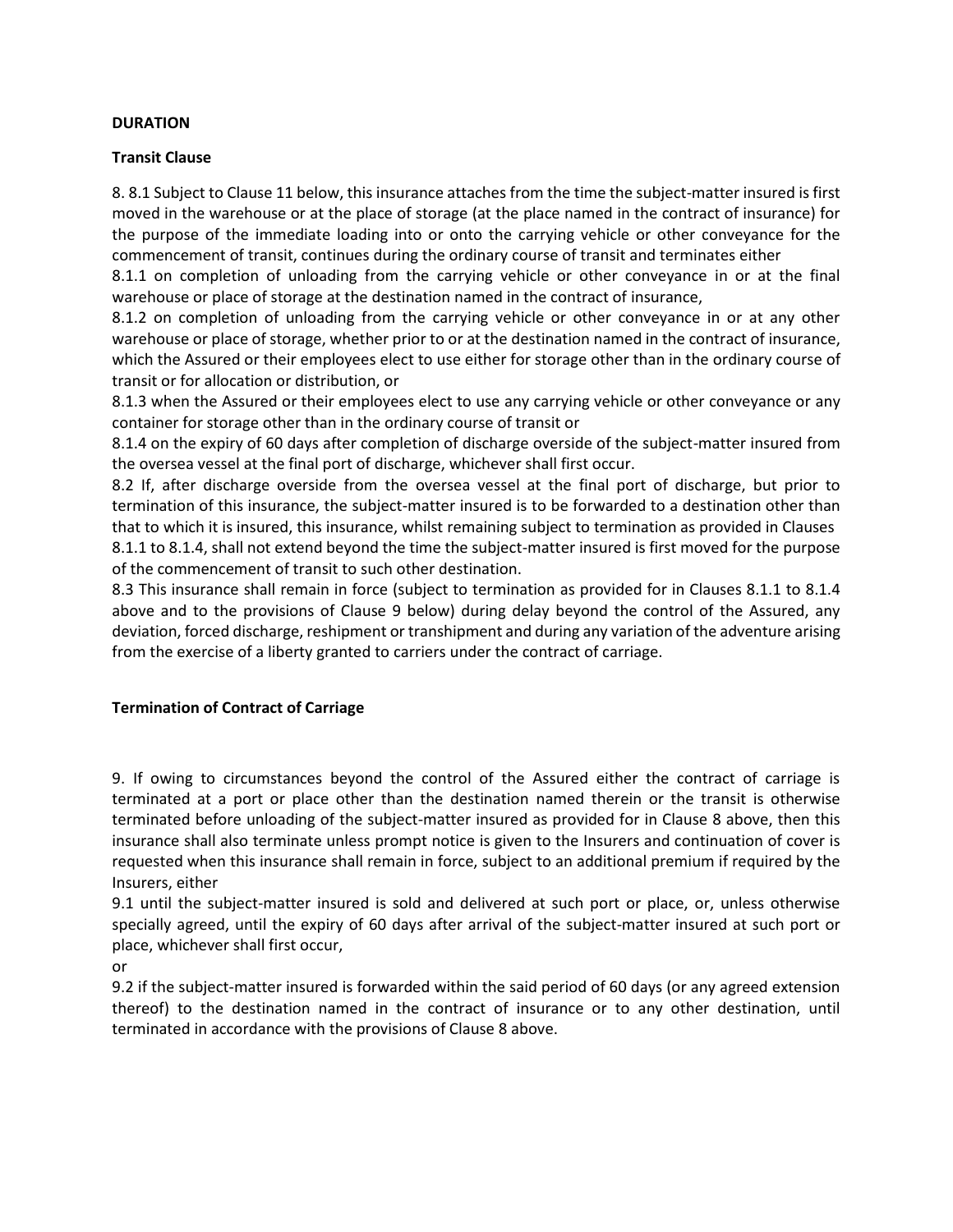#### **Change of Voyage**

10. 10.1 Where, after attachment of this insurance, the destination is changed by the Assured, this must be notified promptly to Insurers for rates and terms to be agreed. Should a loss occur prior to such agreement being obtained cover may be provided but only if cover would have been available at a reasonable commercial market rate on reasonable market terms.

10.2 Where the subject-matter insured commences the transit contemplated by this insurance (in accordance with Clause 8.1), but, without the knowledge of the Assured or their employees the ship sails for another destination, this insurance will nevertheless be deemed to have attached at commencement of such transit.

## **CLAIMS**

## **Insurable Interest**

11. 11.1 In order to recover under this insurance the Assured must have an insurable interest in the subject matter insured at the time of the loss.

11.2 Subject to Clause 11.1 above, the Assured shall be entitled to recover for insured loss occurring during the period covered by this insurance, notwithstanding that the loss occurred before the contract of insurance was concluded, unless the Assured were aware of the loss and the Insurers were not.

## **Forwarding Charges**

12.Where, as a result of the operation of a risk covered by this insurance, the insured transit is terminated at a port or place other than that to which the subject-matter insured is covered under this insurance, the Insurers will reimburse the Assured for any extra charges properly and reasonably incurred in unloading storing and forwarding the subject-matter insured to the destination to which it is insured.

This Clause 12, which does not apply to general average or salvage charges, shall be subject to the exclusions contained in Clauses 4, 5, 6 and 7 above, and shall not include charges arising from the fault negligence insolvency or financial default of the Assured or their employees.

## **Constructive Total Loss**

13.No claim for Constructive Total Loss shall be recoverable hereunder unless the subject-matter insured is reasonably abandoned either on account of its actual total loss appearing to be unavoidable or because the cost of recovering, reconditioning and forwarding the subject-matter insured to the destination to which it is insured would exceed its value on arrival.

## **Increased Value**

14. 14.1 If any Increased Value insurance is effected by the Assured on the subject-matter insured under this insurance the agreed value of the subject-matter insured shall be deemed to be increased to the total amount insured under this insurance and all Increased Value insurances covering the loss, and liability under this insurance shall be in such proportion as the sum insured under this insurance bears to such total amount insured.

In the event of claim the Assured shall provide the Insurers with evidence of the amounts insured under all other insurances.